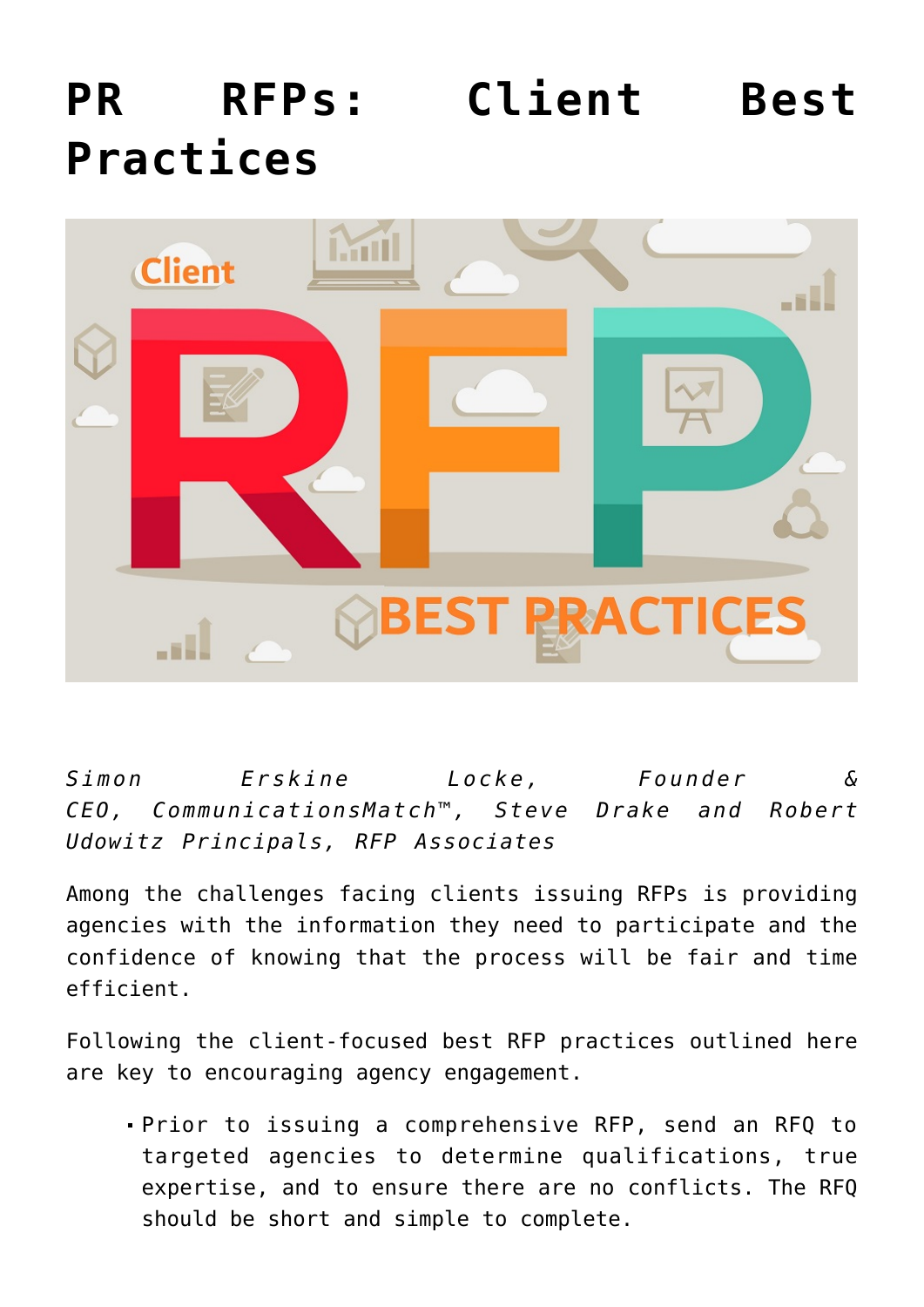- Only send RFPs to agencies you have researched, prescreened, and which appear to have the right mix of capabilities and experience to meet your needs. Blanketing the industry with your RFP will disincentivize the agencies you want to participate from doing so.
- Provide **all** the information in the RFP that an agency will need to determine if they are a good fit and want to participate. This must include a budget and a specific timeline for the process and the project. Be prepared for agencies to decline if the fit is not right. This is a good thing and will save both you and the agency time.
- Only send an RFQ or RFP if you are genuinely looking to hire a new agency. Don't ask agencies to respond to a proposal if you're just testing the waters or don't have internal sign-off on the budget. This not only wastes the agencies' time; it will damage your reputation.
- It's important to respect agencies' time and make it easy for them to complete an RFQ and RFP quickly and efficiently. Ask **only** for the information you need to make a decision and then move to the next step.
- Following your review of RFP responses, select two or three (at the most) finalists for presentations, since this requires the most work, then meet via Zoom or in person to go through ideas and check fit.
- Keep to the schedule you outlined for the selection process.
- Take the time to provide feedback to agencies that make presentations. They've done a lot of work.
- If you ask agencies to invest the time to develop comprehensive programs or any form of creatives, they should be compensated.